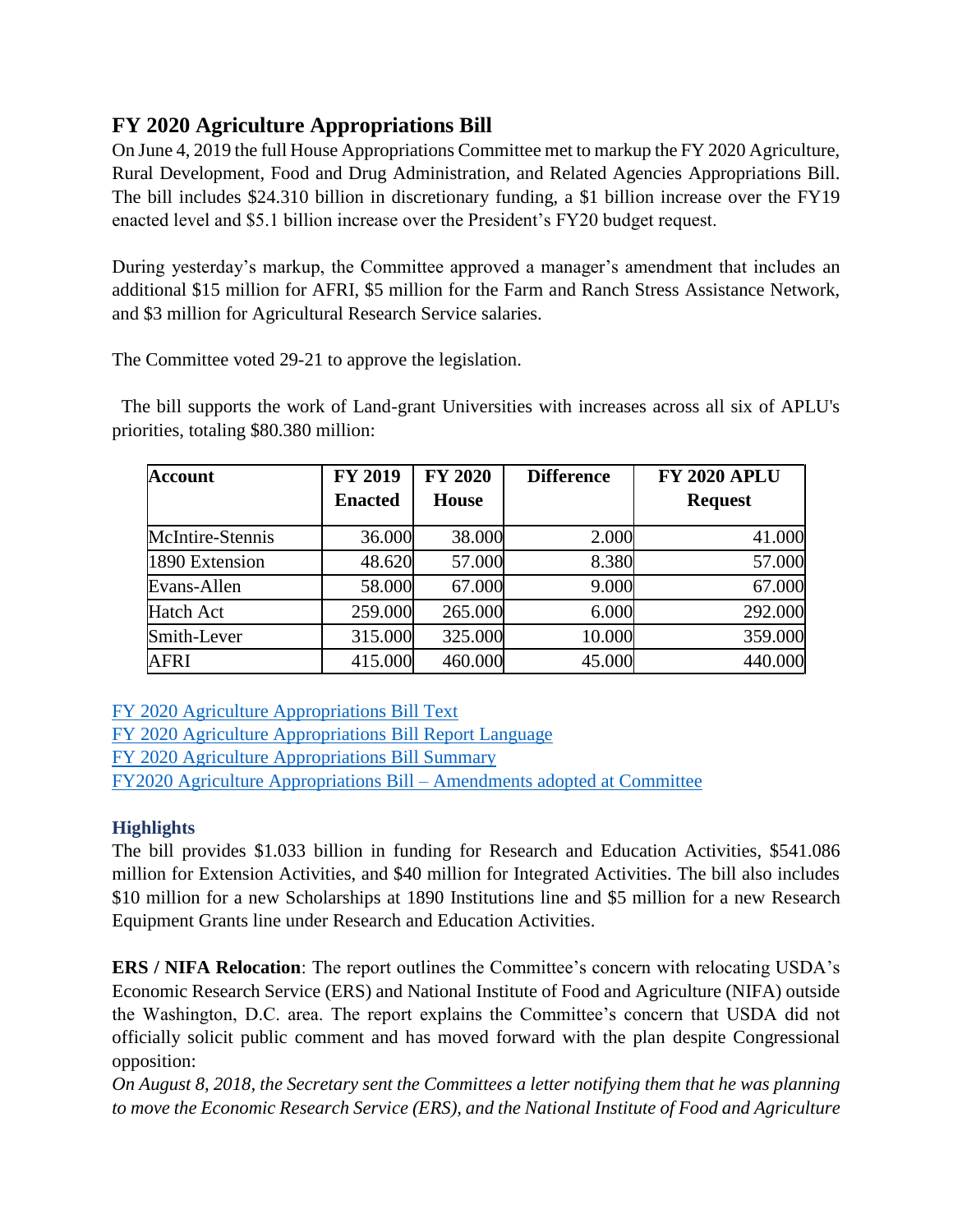*outside of the greater Washington, D.C., area. Seven days later, without waiting the statutorilyrequired 30 days after notification, in violation of the reprogramming rules in P.L. 116–6, the Consolidated Appropriations Act, 2019, the Secretary published a Federal Register notice that the Department was seeking expressions of interest from parties interested in housing the two agencies. At no point in this process, however, has USDA solicited public comment on this proposal. Since then, it has moved forward, despite the clearly expressed opposition of many members of the House and Senate. It failed to comply with the direction of the conferees on the 2019 Act to submit all cost benefits for the move and a detailed analysis of any research benefits of a relocation. It has flatly refused numerous requests from this Committee and other members of Congress to provide the initial cost benefit analysis that preceded the decision to go ahead with the proposal. These agencies' mission is to achieve the best science through research that advances U.S. agriculture and our understanding of the agricultural economy. The Committee believes that the Department's proposal puts that mission at risk and the Committee has therefore included bill language to prevent it.*

Bill language included in each of the Research and Education, Integrated and Extension Activities accounts:

…*Provided further, That none of these funds may be used to relocate the National Institute of Food and Agriculture outside the National Capital Region*.

Bill language included to prohibit transferred funds from being used to relocate an office or employees:

*SEC. 716. (a) None of the funds provided by this Act, or provided by previous appropriations Acts to the Department of Agriculture that remain available for obligation or expenditure in the current fiscal year, or provided from any accounts in the Treasury derived by the collection of fees available to the Department of Agriculture, shall be available for obligation or expenditure through transfer of funds, or reimbursements as authorized by the Economy Act, or through use of the authority provided by section 702(b) of the Department of Agriculture Organic Act of 1944 (7 U.S.C. 2257) or section 8 of Public Law 89–106 (7 U.S.C. 2263), that—*

*(1) creates new programs;* 

*(2) eliminates a program, project, or activity;* 

*(3) increases funds or personnel by any means for any project or activity for which funds have been denied or restricted;* 

*(4) relocates an office or employees;* 

*(5) reorganizes offices, programs, or activities; or*

*(6) contracts out or privatizes any functions or 16 activities presently performed by Federal employees.*

*SEC. 717. (a) None of the funds provided by this Act, or provided by previous appropriations Acts to the Food and Drug Administration or the Commodity Futures Trading Commission that remain available for obligation or expenditure in the current fiscal year, or provided from any accounts in the Treasury derived by the collection of fees available to those agencies, shall be available for obligation or expenditure through a reprogramming, or a transfer of funds, that—*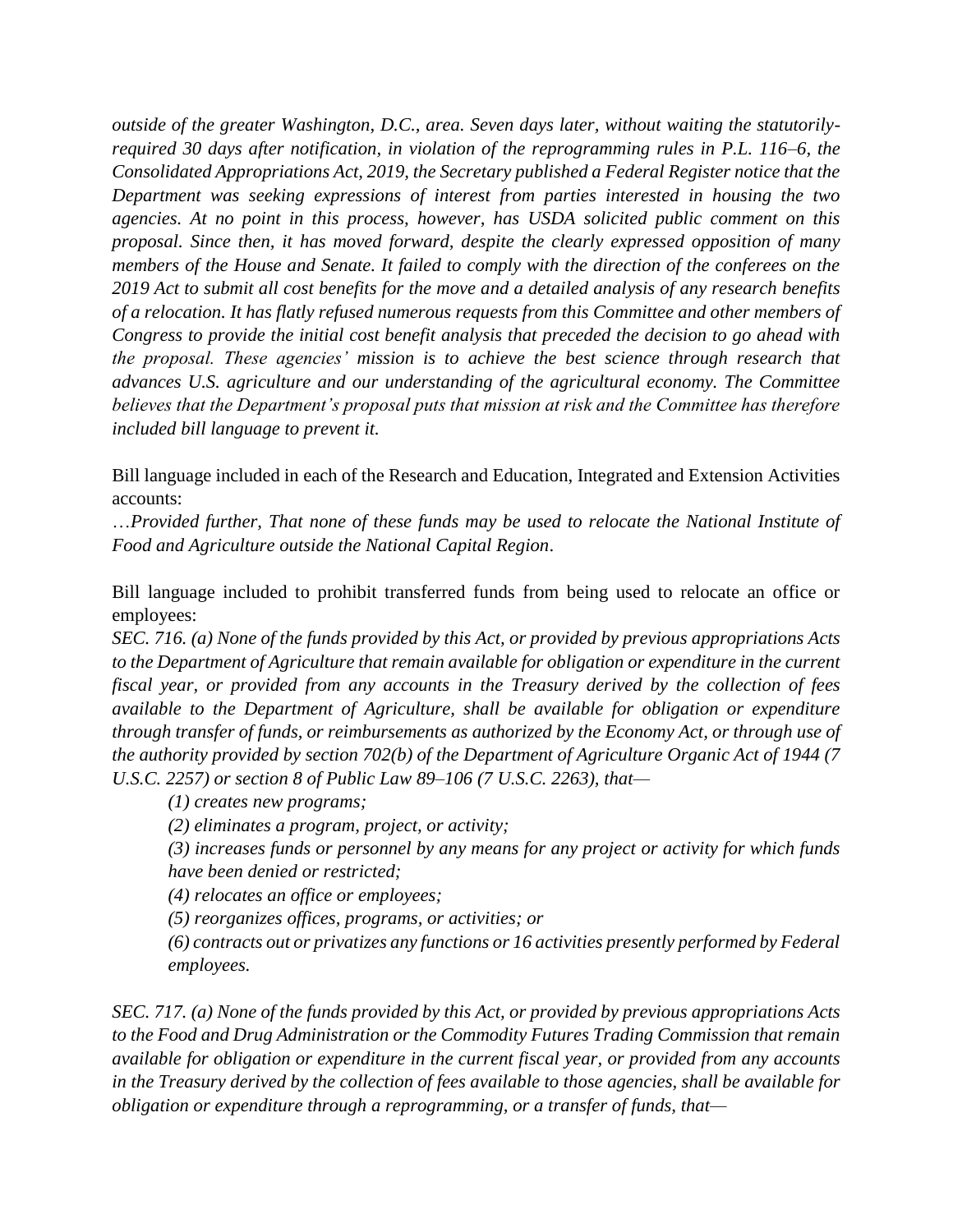*(1) creates new programs;* 

*(2) eliminates a program, project, or activity;* 

*(3) increases funds or personnel by any means for any project or activity for which funds have been denied or restricted;* 

*(4) relocates an office or employees;* 

*(5) reorganizes offices, programs, or activities; or*

*(6) contracts out or privatizes any functions or activities presently performed by Federal employees; unless the Secretary of Health and Human Services or the Chairman of the Commodity Futures Trading Commission (as the case may be) notifies in writing, and receives approval from, the Committees on Appropriations of both Houses of Congress at*  least 30 days in advance of the reprogramming of such funds or the use of such transfer *authority.* 

Bill language that would permanently block the Secretary from relocating NIFA and ERS and prohibiting the ERS from reporting to an office other than that which it currently reports to, if the move is not completed before the enactment of the FY20 Agriculture Appropriations bill:

*SEC. 758. Hereafter, and not withstanding any other provision of law, no funds available to the Department of Agriculture may be used to relocate an agency, or any part of an agency, that was located within the National Capital Region on August 1, 2018, to a site outside of the National Capital Region in the absence of the prior enactment of a specific appropriation for that relocation.*

*SEC. 759. Hereafter, and notwithstanding any other provision of law, no funds available to the Department of Agriculture may be used to move any agency from the mission area in which it was located on August 1, 2018, to any other mission area or office within the Department in the absence of the enactment of specific legislation affirming such move.*

**SCRI Matching Funds**: The bill also includes language that would allow the Secretary to waive the matching funds requirement for SCRI:

*SEC. 762. The Secretary of Agriculture may waive the matching funds requirement under Section 412(g) of the Agricultural Research, Extension, and Education Reform Act of 1998 (7 U.S.C. 7632(g)).*

(Note: This waiver provision would be effective upon date of enactment of the FY 2020 Agriculture Appropriations Bill. Given the likely expected date of enactment of the bill, this waiver provision would not apply to FY 2019 SCRI awards.)

**Antimicrobial Resistance:** The report encourages USDA to strengthen its ability to support and expand focus on animal science and antibiotic stewardship by directing USDA to develop a strategic approach that coordinates all antimicrobial resistance projects in the Research, Education, and Economics (REE) mission area:

*Antimicrobial Resistance Research Strategy.—The Committee has provided additional resources to ARS and NIFA that may be used to strengthen USDA's ability to support an expanded focus on animal science and antibiotic stewardship. The Committee encourages USDA to build on the work of the Presidential Advisory Council on Combating Antibiotic-Resistant Bacteria and directs*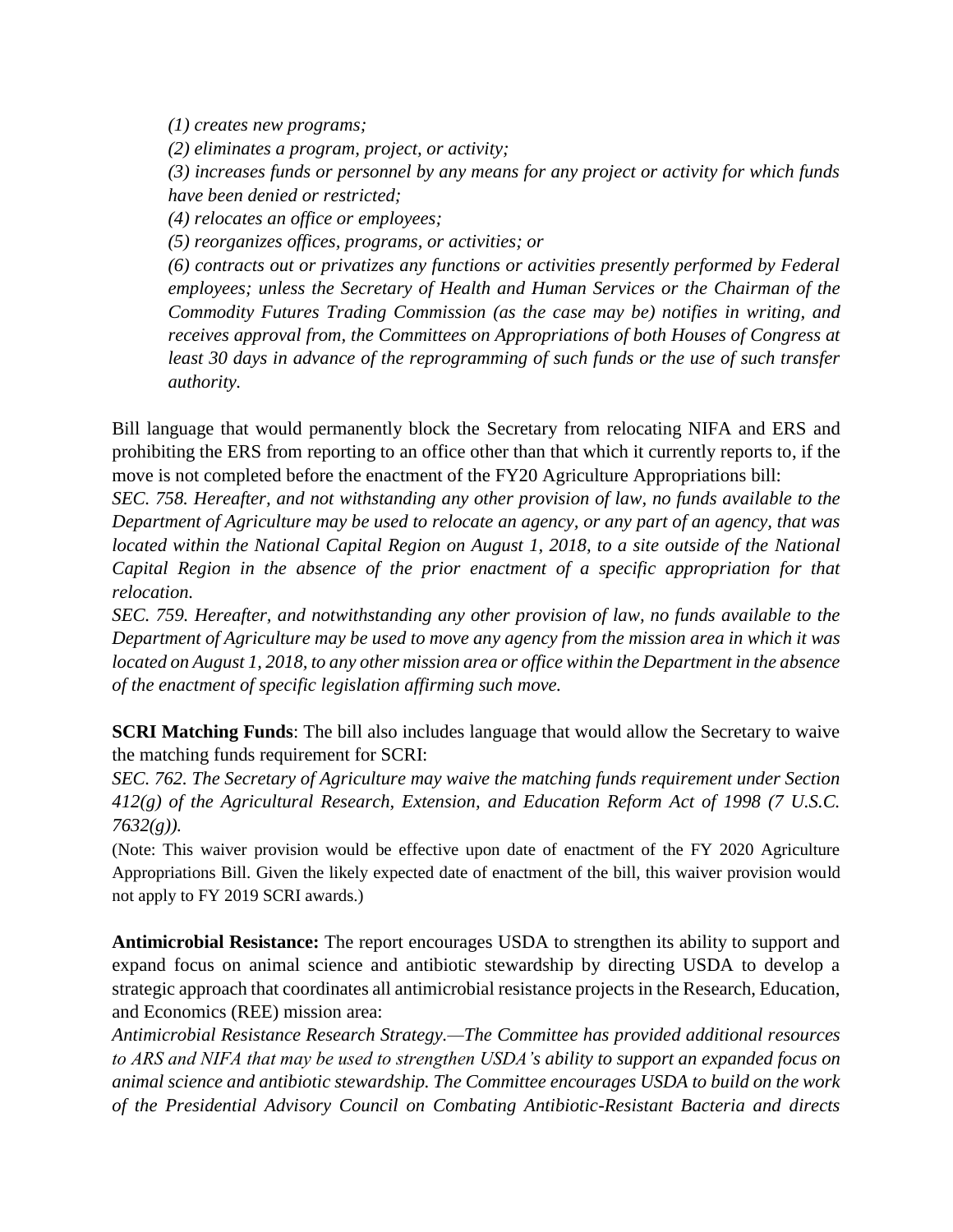*USDA to develop a strategic approach that coordinates all antimicrobial resistance projects in the REE mission area. The Department should explore coordinating with agencies and offices in HHS. USDA should also consider establishing a public-private partnership framework with HHS (including the Centers for Disease Control), industry, and land-grant universities with relevant expertise in states with significant livestock production to support applied research, education, and outreach to address antimicrobial-resistant animal and human pathogens.*

The Committee supports USDA's goal to examine the role of nutritional alternative/feed alternatives as an alternative to increased antibiotic use. Report language:

*Antimicrobial Resistance Action Plan.—The Committee supports the research goals of USDA's Antimicrobial Resistance Action Plan to examine the role of nutritional alternative/feed additives containing bioactives and prebiotics as alternatives to increase antibiotic use. This may lead to reduced antibiotic use and boost immune responses in livestock. The Committee directs ARS to provide an update on their role in this effort in its fiscal year 2021 budget request.*

The report also includes Committee support for efforts through ARS to address potential gaps in farm-specific antimicrobial resistance data through the National Animal Health Monitoring System (NAHMS), while ensuring the anonymity of respondents. Report language:

*Antimicrobial Resistance.—The Committee supports efforts to address potential gaps in farmspecific antimicrobial resistance data. At the same time, the agency is reminded that any information collected on-farm should be done through the National Animal Health Monitoring System (NAHMS), keeping respondents anonymous and ensuring that all information collected is protected from release or distribution in a manner that could identify an individual respondent.*

The report also states the Committee's support for the collection and reporting of accurate and validated data of antimicrobial drug use for food-producing animals. The Committee encourages FDA to continue to see alternative methods to better identify and reduce inappropriate use of antimicrobial drugs, while recognizing that not all not all uses are involved in the potential for developing resistance mechanisms. However, the Committee encourages the Agency to continue to consider additional updates to the format of the annual summary report to further differentiate medically important antimicrobial drugs from those that are not considered medically important and that are not relevant to the development of antimicrobial resistance mechanisms. Report Language:

*Antimicrobial Drug Use.—In recent years, FDA has expanded antimicrobial drug sales and distribution reporting under Section 105 of the Animal Drug User Fee Amendments of 2008 in an effort to further enhance FDA's understanding of antimicrobial drug use in food-producing animals. The Committee firmly believes that efforts to combat antimicrobial resistance must take into consideration animal health and welfare, which in turn affect human health and food safety. The Committee supports the collection and reporting of accurate and validated data of antimicrobial drug use for food-producing animals but is concerned that this reporting of antimicrobial sales and distribution data is being inappropriately equated to actual antimicrobial use data. The Committee acknowledges that the FDA sales and distribution summary report notes this same concern and cautions against using sales data as a proxy for actual drug use. The*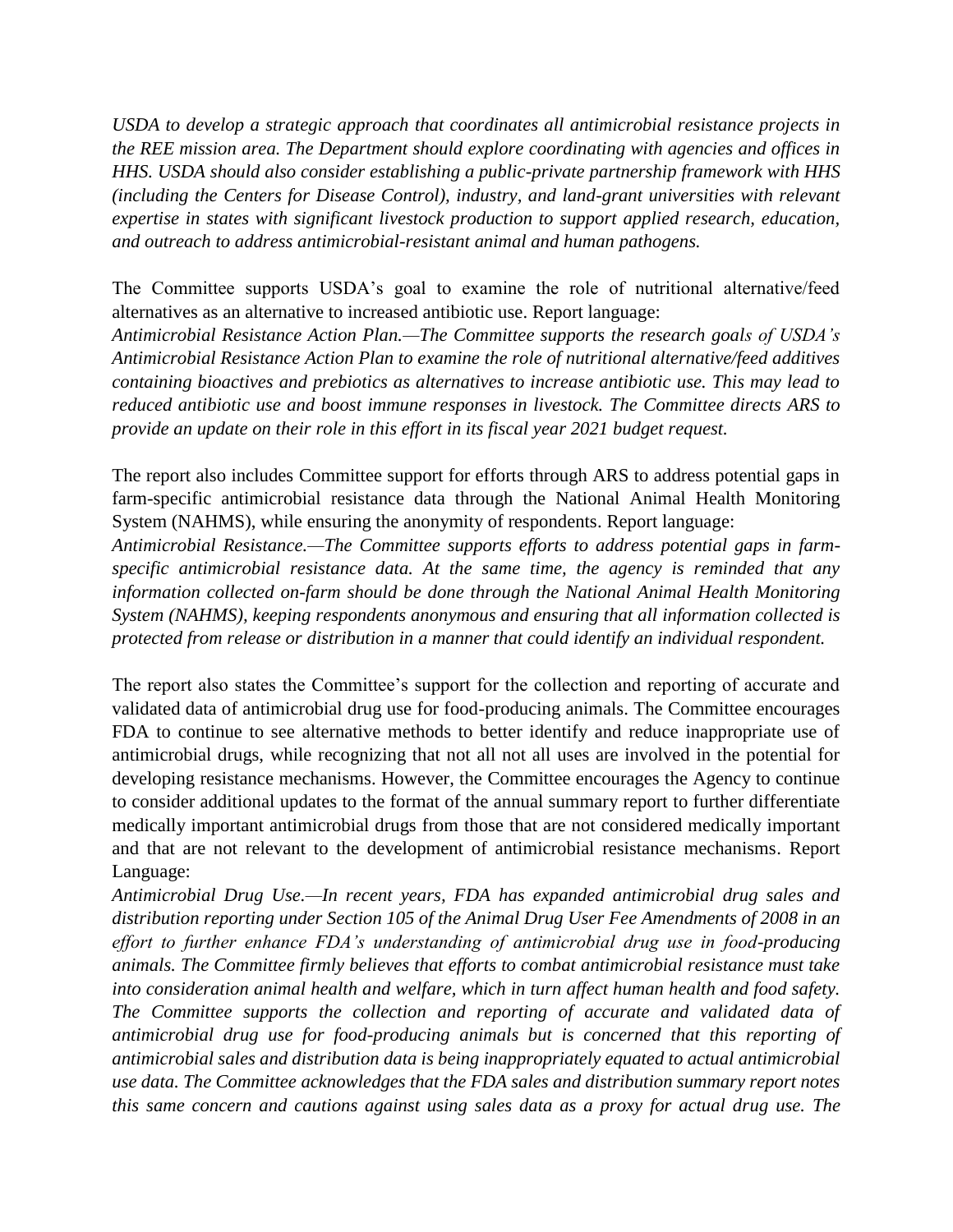*Committee also acknowledges the efforts of the FDA to collect actual antimicrobial use information through the establishment of cooperative agreements to collect use information for feedlot and dairy cattle, swine, chickens and turkeys. Therefore, the Committee encourages FDA to continue to seek alternative methods to better identify and reduce inappropriate antimicrobial drug uses. The Committee recognizes that not all antimicrobial drugs used in animal agriculture are involved in the potential for developing resistance mechanisms relevant to animal or human health. The Committee acknowledges FDA's recent revisions of the sales and distribution summary report to more clearly differentiate medically important antimicrobials from those that are not medically important. However, the Committee encourages the Agency to continue to consider additional updates to the format of the annual summary report, based on stakeholder input, that will help to further differentiate medically important antimicrobial drugs from those that are not considered medically important and that are not relevant to the development of antimicrobial resistance mechanisms.* 

Finally, the Committee provides additional funding for National Antimicrobial Resistance Monitoring System (NARMS):

*National Antimicrobial Resistance Monitoring System (NARMS).—The Committee provides an additional \$2,000,000 for NARMS, a national public health surveillance system that tracks changes in the antimicrobial susceptibility of enteric bacteria found in people, meats, and food animals in the United States.*

#### **Adopted Amendments**

**Manager's Amendment**: In addition to the changes explained above, the manager's amendment also added report language directing USDA to prioritize grants promoting K-12 agriculture education:

*Grants Promoting K-12 Agriculture Education.-The Committee directs USDA to continue to prioritize projects that include a component of connecting stakeholders and employers to students, teachers, and schools to facilitate collaboration and communication and to ensure stakeholders are connect to students, especially in urban areas.* 

Rep. Robert Aderholt (R-AL) offered a second amendment that would carry the provision that has been included in the bill for the past four years that would prohibit the modification or editing of inheritable genes. Reps. Sanford Bishop, Jeff Fortenberry (R-NE), and Debbie Wasserman Schultz (D-FL) opposed the amendment in support of the advancement of science to search for cures and effective treatment for those who are suffering.

Rep. Rosa DeLauro (D-CT) offered an amendment that would require the Inspector General to release the findings USDA used to develop the proposed rule to modernize swine slaughter inspection. The amendment would also require USDA resolve any identified issues. Rep. Fortenberry and Rep. Andy Harris (D-MD) opposed the amendment as FSIS has been operating a pilot program to modernize swine slaughter inspection for over 20 years – the pilot has shown to